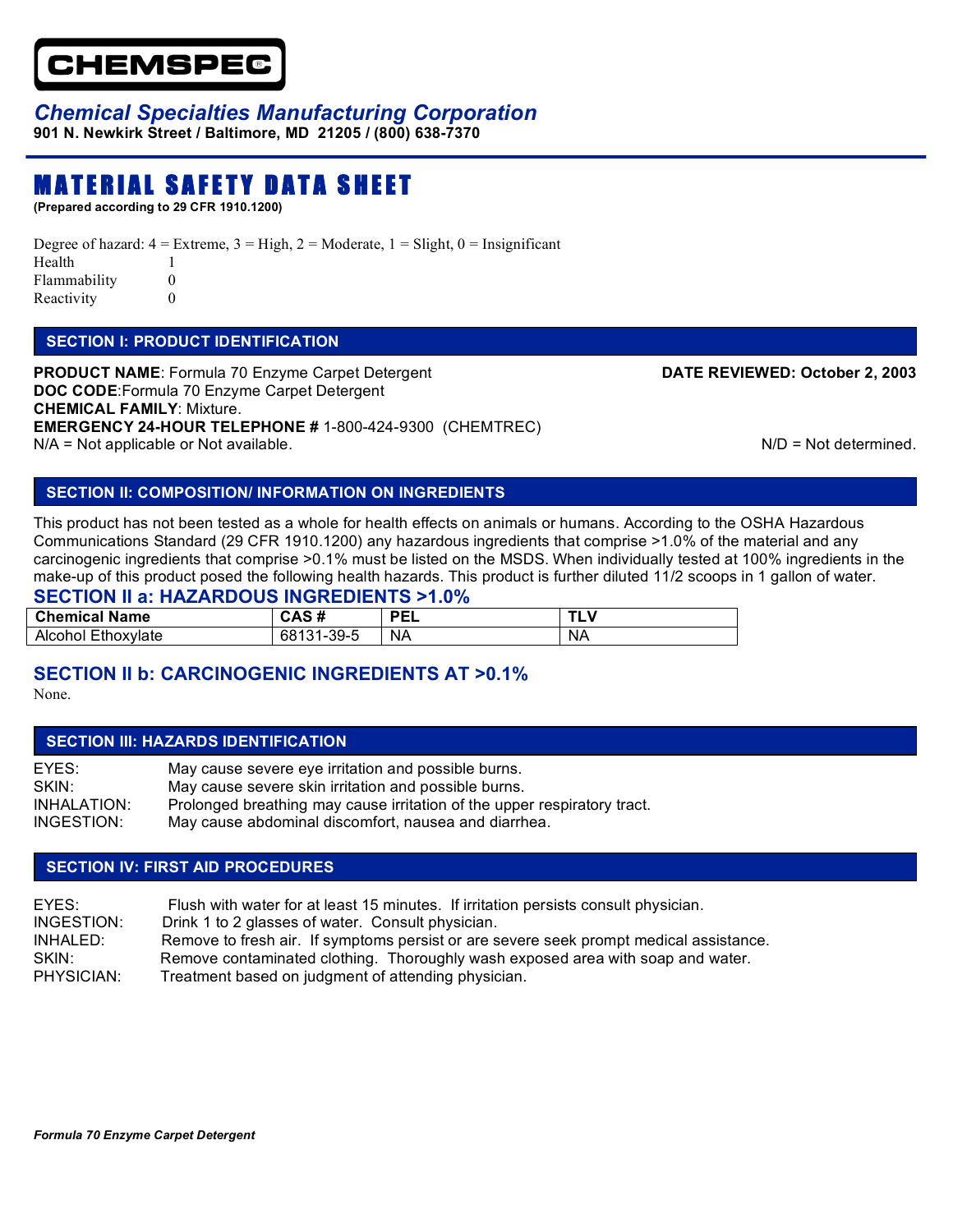FLASH POINT: N/A AUTO-IGNITION TEMPERATURE: N/D EXPLOSIVE LIMITS - UEL: N/D LEL: N/D EXTINGUISHING MEDIA: Alcohol foam, water fog,  $CO<sub>2</sub>$  or dry chemical. SPECIAL FIRE FIGHTING PROCEDURES: Use NIOSH/MSHA approved self-contained positive pressure breathing apparatus and protective clothing where this material is involved in a fire. UNUSUAL FIRE AND EXPLOSION HAZARD: None known.

#### **SECTION VI: ACCIDENTAL RELEASE MEASURES**

Scoop up spilled material and re-use if possible. If material cannot be used dispose in landfill.

#### **SECTION VII: HANDLING AND STORAGE**

No special precautions required.

#### **SECTION VIII: PROTECTION MEASURES**

VENTILATION: Local exhaust or dilution ventilation is necessary in poorly ventilated areas. GLOVES: Rubber gloves.

RESPIRATORY: When mists or aerosols are anticipated, wear NIOSH/MSHA approved respirator equipped with organic vapor cartridges with high-efficiency particulate filters.

EYE: Safety glasses. Wear splash goggles when mists or aerosols are anticipated.

OTHER PROTECTIVE EQUIPMENT: Body-covering clothing should be worn.

#### **SECTION IX: PHYSICAL/CHEMICAL DATA**

APPEARANCE AND ODOR: Off white powder with apple blossom odor. WATER SOLUBILITY, % BY WT: 30 LOOSE BULK DENSITY: 0.60 - 0.65 g/cc  $\%$  VOLATILE BY WT.:  $\approx$ 4 pH @ USE: 9.0-10.0 pH(1%): 9.5-10.5

#### **SECTION X: REACTIVITY DATA**

STABILITY: Stable HAZARDOUS POLYMERIZATION: Will not occur. INCOMPATIBILITY: Strong Acids HAZARDOUS DECOMPOSITION/COMBUSTION PRODUCTS: Possibly oxides of carbon and other unidentified organic compounds.

#### **SECTION XI: TOXICOLOGICAL INFORMATION OF INGREDIENTS**

Alcohol Ethoxylate: Oral rat LD50 is 2-5 g/kg, Dermal rabbit LD50 is 1-3 g/kg.

#### **SECTION XII: ECOLOGICAL INFORMATION**

Ready to use solution is biodegradable. No other information is available.

#### **SECTION XIII: SPILL, LEAK AND DISPOSAL PROCEDURES**

WASTE DISPOSAL: In accordance with Federal, state and local regulations. NEUTRALIZING CHEMICALS: Water.

*Formula 70 Enzyme Carpet Detergent*

Ī

**SECTION XIV: TRANSPORT INFORMATION PER 49 CFR 172.101**